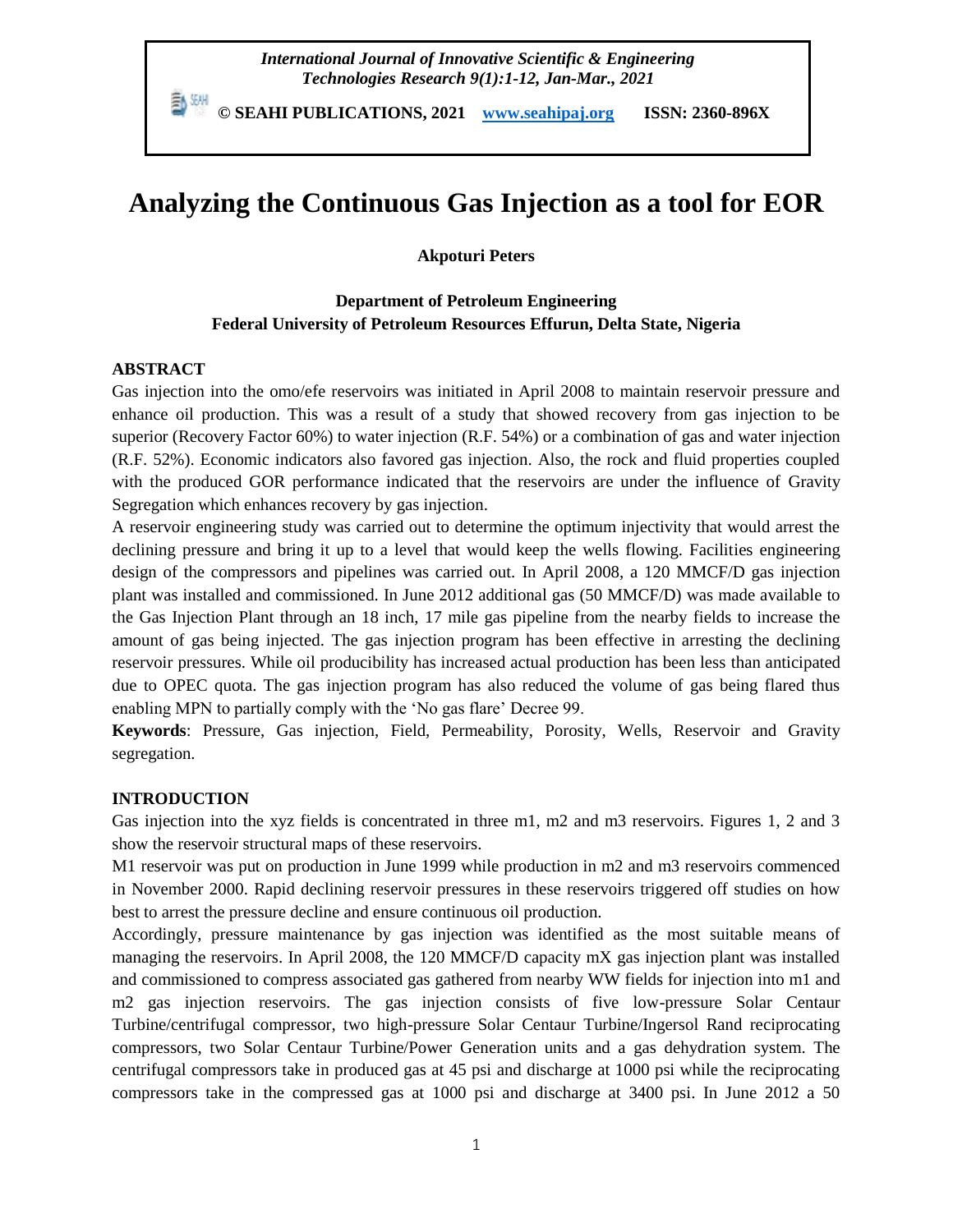MMCFD capacity Inim-Asabo gas line was installed and commissioned to bring additional produced gas from Enang fields for injection at the Asabo/Ekpe complex.

Gas injection in these reservoirs has been effective in arresting declining pressures, boosting production and replacing voidage. A total of 122 BCF of produced gas has been injected and stored into these reservoirs as at December 2005.

## **XY GAS INJECTION RESERVOIRS**

## A. **Geology and Reservoir Characteristics**

The omo/efe field is a highly faulted east-west trending anticline. The field is bounded in the north, east and west by large growth fruits and in the south by a large down to the north growth fault and an oil-water contact. It is further subdivided by minor faults into fault blocks A, B, and C. The reservoir rock consists of numerous sand and shale layers. The average net sand to gross oil column ratio is 0.48 indicating that the gross reservoir volume contains slightly more shale than sand.

Initially, the m1 reservoir oil was gas-saturated, with a saturation pressure of 2515 psig. Three pressure systems exist two in the A/B area and the third in the C-area. The C-area wells are completed in sand layers which are poorly developed in the A/B area. However, adequate connectivity exists in the system to permit the flow of reservoir fluids from system to system.

The field is a faulted rollover anticline with an eastern and western culmination. The field was discovered by Well 1 in December 1982 and appraised by Well 2 which discovered the m2 and m3 reservoirs. These are the two gas injection reservoirs in the field. Seven wells were drilled into these two reservoirs. These reservoirs have thick pay columns ranging from 500-550 feet with an average net to gross of 0.90 - 0.96. Both reservoirs are relatively clean with thick unconsolidated pays.

At time of discovery, the m1 reservoirs were gas- saturated. The saturation pressures were 3375 and 3614 psig in m2 and m3 reservoirs, respectively. Laboratory tests indicated good vertical and horizontal permeabilities, low oil viscosity, low interstitial water saturation and high relative permeability to oil. The production performances of the reservoirs show the GOR decreasing with time indicating gravity segregation.

## **B. Production History and Performance Prior to Gas Injection**

Sixteen wells have so far been drilled into the reservoir. Production started in June 2000 from 8 wells in the A and B clusters (crest of the structure) while production commenced in the eastern part (C-cluster) in September 2005 from 4 wells.

After two years of production, the crestal wells in the A/B cluster started to cusp gas due to the formation and expansion of a secondary gas cap. These wells have been either shut in due to excess gas production or have had their oil rate drastically reduced to conserve reservoir energy. After several years, the gas-oilratio of several wells decreased indicating gravity segregation. Water influx has been very limited in the down dip wells of the A/B cluster but relatively more active in the C-cluster wells. The composite drive mechanism in the reservoir is that of gravity drainage with partial water drive.

With only 19% of the STOIIP produced, the As reservoir pressure dropped by 25% from an initial value of 2515 psig to 1890 psig. By the end of 2007, the wells were dying (Figure 4) and could not flow naturally. It became evident the water influx into the reservoir was not sufficient to support the pressure. Consequently, pressure maintenance by gas injection was initiated in order to arrest the declining pressure and increase oil production.

Production started in the m2 reservoir in November 2002 and peaked at 42,000 BOPD in September 2003. After two years of production, the oil rate started to drop and by 2006 the wells were dying because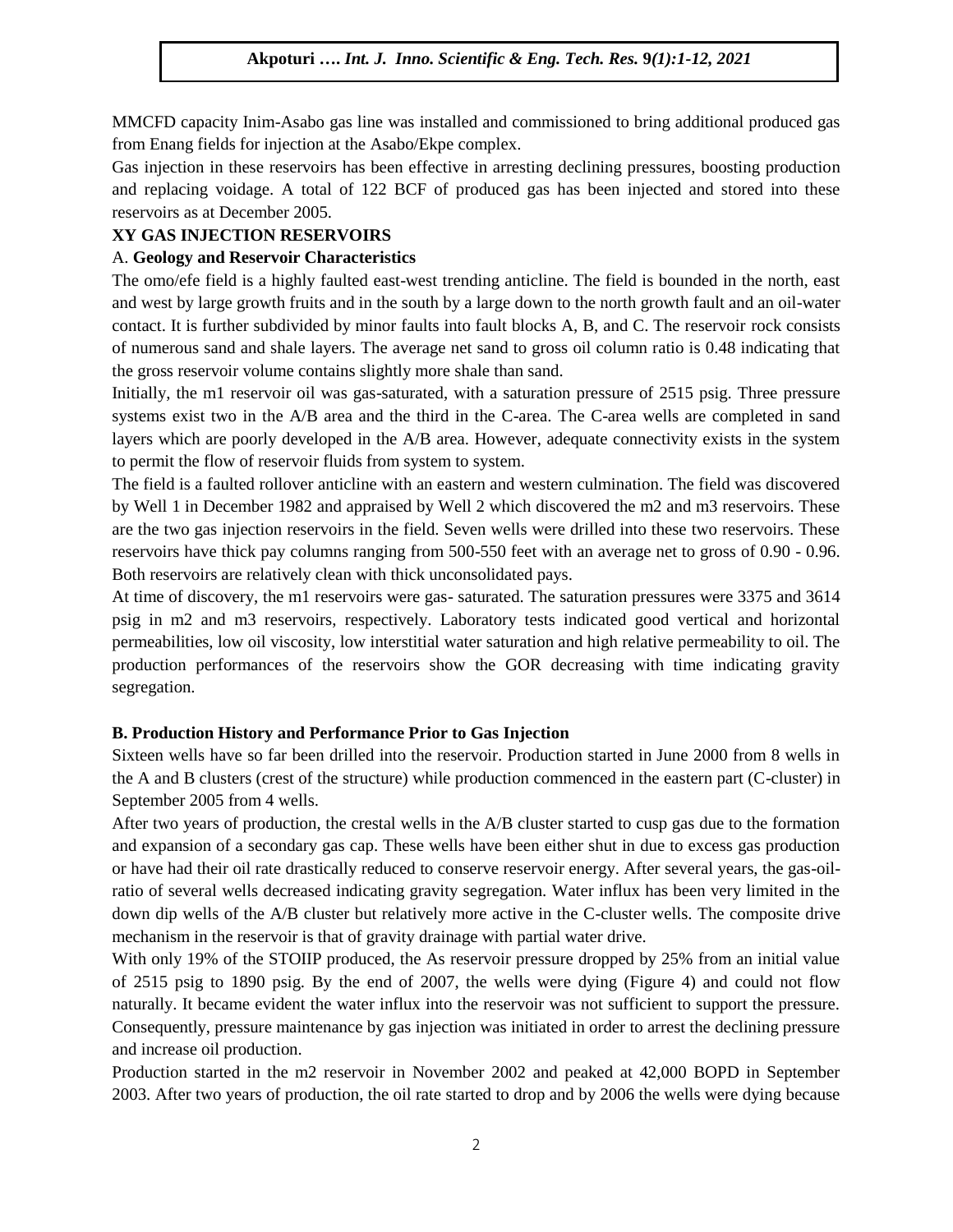of low pressures. Figure 5 shows the reservoir performance curve. The reservoir pressure declined by 37% from an initial pressure of 3375 psig to 2112 psig with 40% of the STOIIP produced. A redrill in 2006, to optimise production, found 65 feet of secondary gas cap at the top of the reservoir. Thus, the drive mechanism was predominantly gravity segregation assisted by dissolved gas drive and partial water drive support. These supports did not exert enough energy to cause the wells to flow naturally and sufficiently. Additional energy was thus required in the reservoir to produce the remaining reserves. Reservoir performance reviews indicate there is more oil yet to be recovered. As such geologic description and reservoir simulation studies were planned for the reservoir.

Production started in m3 reservoir in November 2000 from 3 wells and peaked at 27000 BOPD in June 2002. The oil rate later dropped gradually and by the end of 2007, the wells died because of low pressure. The produced GOR declined with time thus confirming gravity segregation in the reservoir. The reservoir pressure dropped from an initial value of 3614 psig to a pressure of 2214 psig by the end of 2007. This is a drop of over 38% for the production of only 35% of the STOIIP. Figure 6 shows the reservoir performance history. A decline curve analysis had indicated that there was good quantity of oil yet to be recovered.

Gas injection was therefore initiated in these two reservoirs to provide the needed energy and to optimise oil production. This was based on a study which identified gas injection as the most suitable means of managing the reservoir. The study found pressure maintenance by gas injection to yield a higher ultimate oil recovery. A summary of the results is shown in Table 1.

## **C. Performance History of the Gas Injection Reservoirs**

By 2006 there were substantial pressure drops in the reservoirs, the oil rates dropped to very low levels that caused the wells to die. It therefore became necessary to initiate a pressure maintenance program to arrest the declining pressure, keep the wells flowing and boost production.

The 80 MMCF/D capacity gas injection plant is located at a nearby field and compresses associated gas gathered from WW fields for re-injection. Crestal gas injection started in April 2008 in m1, m2 , m3 reservoirs and three months later in m2 reservoir. The total gas available for compression was 45 MMCFD or 56% of the installed compressor capacity. At an operating efficiency of about 80%, only 36 MMCFD was actually utilized and 30 MMCFD was injected.

A review of the gas injection performance in 2011 indicated that a total gas supply of 45 MMCFD was insufficient to ensure effective pressure maintenance program. Consequently, the zym gas line was installed and commissioned in June 2014. The new gas line, with a design capacity of 50 MMCFD, brings additional produced gas from nearby fields for injection into omo/efe fields, thereby ensuring a more effective pressure maintenance program.

By, the declining pressures were arrested and the reservoir pressures stabilised (See Figures 7 through 9). Performance of the reservoirs after the commissioning of the zym gas line has stabilised. The injection rate has gradually been increased to average 49 MMCFD in 2017 and the reservoir pressures have been building up. The oil recovery has also improved. The oil rate rose by 28% in m1 by 114% in m2 and by 267% in m3 reservoir.

The historical gas injection rate is shown in Figure 10. Prior to the commissioning of the xym gas line, about 25 - 32 MMCFD was being injected. Though pressure decline was substantially reduced, the reservoir voidage replacement was not fully achieved mainly because of insufficient injected gas coupled with mechanical problems. As the increase in net voidage became appreciable, the reservoir pressure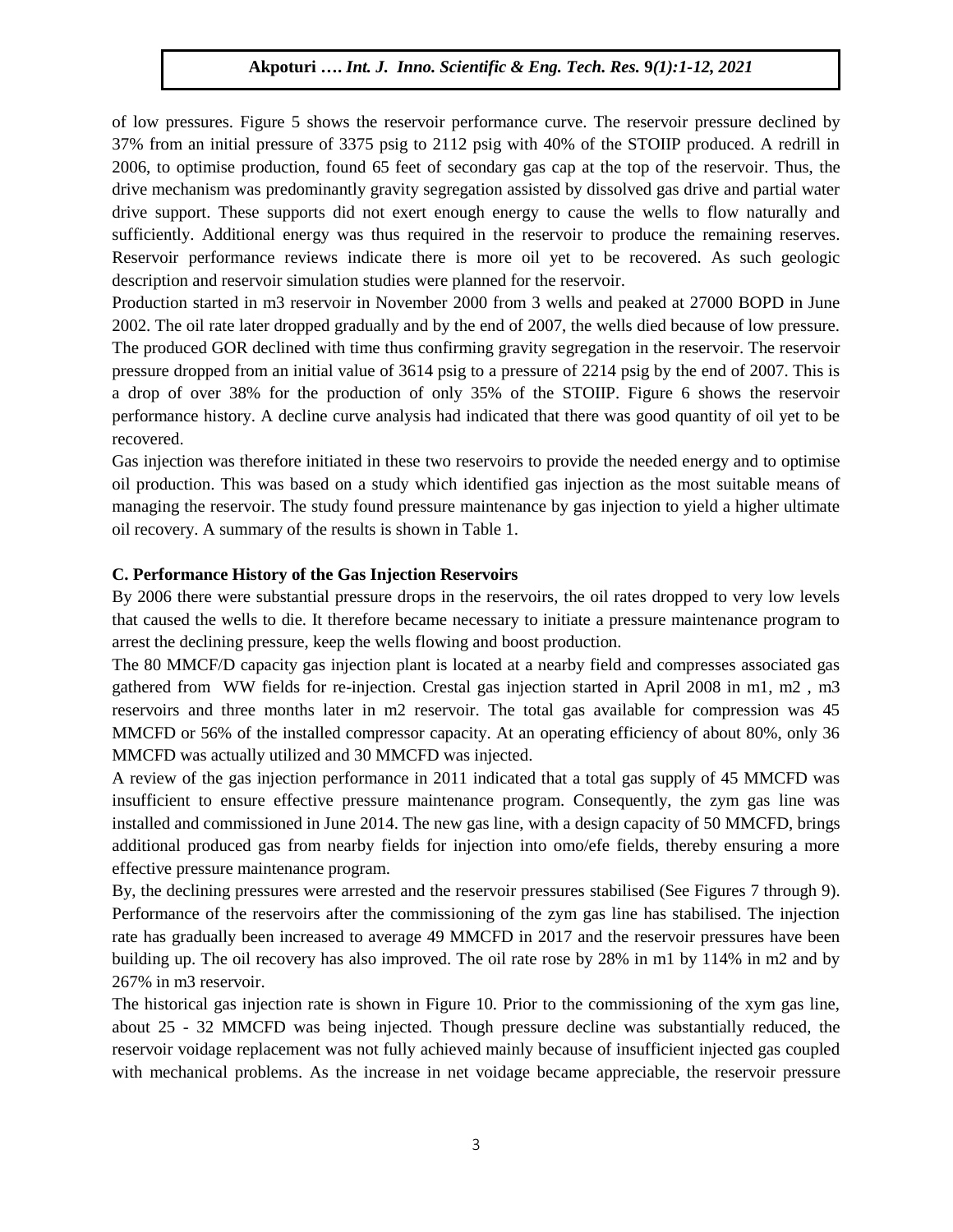dropped and edge water encroached. This was evident in the C-block of the m1 reservoir as the water-oilratio started to increase.

Since the commissioning of the gas line, sufficient gas is now being injected into the reservoirs. The net voidage and the reservoir pressure have improved significantly in all the injection reservoirs.

Figures 11-13 show the not voidage of the injection reservoirs. The plots indicate that replacement is much higher than withdrawal in the m2 and m3reservoirs. This implies that the withdrawals from these reservoirs are not at the optimal rates. Consequently, in 2017 efforts were stepped up to increase productibility of all the wells. Problem wells were worked over in order to maximise production from each well. Improvement in the net voidages was not appreciable mainly because of production restrictions imposed by government on the fields. As a result, reservoir replacement has continued to increase. Accelerated production, coupled with increased gas injection remains the optimal means of depleting the reserves within the useful life of the installed facilities, especially in omo/efe field. In-house study has indicated that reserves in the field would last for another 45 years if production is restricted to 17 TBD. A reservoir simulation study will be embarked upon after the completion of a geologic description of the reservoirs to find ways of further accelerating the depletion of the reserves.

The composition of the injected gas shown in Table 2 has remained fairly constant.

#### **Future Plan**

The future plan for the Gas injection reservoirs will include a comprehensive 3-D simulation study of the reservoirs. The study will utilise the pressure, production and injection data gathered over the years. The study is expected to confirm the STOIIP, determine the water influx volume, ensure continued pressure maintenance and optimize oil production as well as suggest the most effective gas storage strategy. The study will highlight the optimal locations for in-fill wells for accelerated oil production.

A geologic reservoir description of the reservoir will soon be undertaken by our Reservoir Management team. This study will provide the needed geologic input into the simulation studies. The geologic description is designed to characterize the different sand bodies that constitute the reservoir thereby describing the reservoir quantitatively and qualitatively. The geologic study will also highlight the sand bodies that have not been drained or swept by the gas injection. It will complement the results of the reservoir simulation study and help spot the optimal locations of the in-fill wells.

## **CONCLUSIONS**

1. Continuous gas injection has arrested initial rapid pressure decline and has substantially increased oil recovery.

2. Increased gas injection has also resulted in more gas storage and a reduction in flared gas volume thereby making it possible for MPN to partially comply with the 'No gas flare' decree.

Gas injection has accelerated the depletion of reserves in the injection reservoirs.

Further reservoir description and simulation studies will detail ways of fully exploiting these reservoirs

## **REFERENCES**

- 1. Adewusi, A.O , Enyinna T. 2009 Asabo-Ekpe Fluid injection Study, A Field experience Guide pg. 10 -12.
- 2. Asabo Ekpe Reservoirs Gas injection requirements in 1976-1977 by MEPSI, Dallas.
- 3. Asabo Ekpe Reservoir Studies in 1980 by MEPSI.
- 4. The Review of Asabo-Ekpe Gas Injection Projects in 1984 by B.E. Itama, MPN
- 5. Murty, .R.K and Saleh ,N. AL 1999 Forty-Seven Years' Gas Injection in a Preferentially Oil-Wet, Low-Dip Reservoir by C.R.K Murty, JPT Series . Pg. 7-9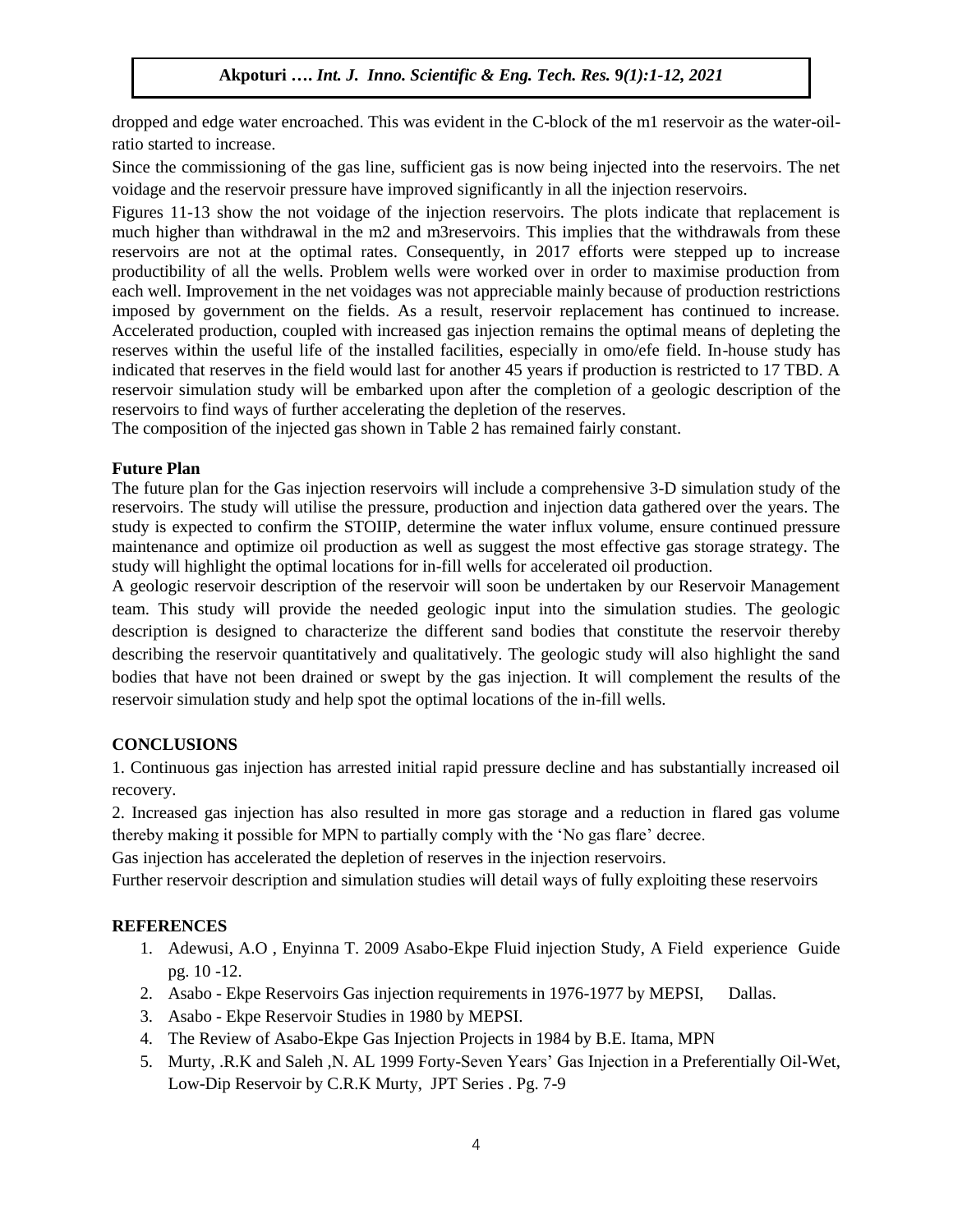6. Kraft and Hawkins 2002 Applied Petroleum Reservoir Engineering . Published by Prentice-Hall Inc. USA. Pg. 4-8

## **TABLE 1 - SUMMARYS FOR VARIOUS PRESSURE MAINTENANCE TECHNIQUES**

|                                            | <b>ULTIMATE RECOVERY (%)</b> |      |           | <b>FACILITIES</b>  | <b>INCREMENTAL</b> |             | <b>INCREMENTAL</b> |
|--------------------------------------------|------------------------------|------|-----------|--------------------|--------------------|-------------|--------------------|
|                                            | M1                           | m2   | m3        | <b>INVEST.COST</b> |                    | <b>COST</b> | GOVT.              |
| <b>REVENUE</b>                             |                              |      |           |                    |                    |             |                    |
| <b>OPTIONS</b>                             | m1                           | m2   | m3        | (\$MM)             |                    | (\$/BBL)    | (\$MM)             |
| <b>GAS INJECTION</b>                       | 56.2                         |      | 55.9 64.7 | 63.3               |                    | 0.79        | 1728               |
|                                            | 45.3                         | 54.0 | 62.8      | 53.3               |                    | 0.98        | 1210               |
| <b>WATER INJECTION</b><br><b>WITH LIFT</b> | 43.8                         | 55.9 | 54.3      | 84.5               |                    | 1.51        | 1100               |

**GAS INJECTION WILL RESULT IN FEWER WELL FLOW PROBLEMS, LESS OIL-WATER**

**SOURCE: ASABO/EKPE FLUID INJECTION STUDY,** 

**TABLE 2- COMPOSITION OF INJECTION GAS**

**GAS ANALYSIS DATE**

## **GAS ANALYSIS**

## **DATE**

|                       | 2002  | 2005  | 2007  |
|-----------------------|-------|-------|-------|
| <b>COMPOSITION</b>    | MOLE% | MOLE% |       |
| MOLE%                 |       |       |       |
| <b>NITROGEN</b>       | 0.01  | 0.01  | 0.03  |
| <b>CARBON DIOXIDE</b> | 1.41  | 2.35  | 1.78  |
| <b>METHANE</b>        | 86.04 | 84.59 | 84.06 |
| <b>ETHANE</b>         | 6.54  | 6.90  | 6.53  |
| <b>PROPANE</b>        | 3.22  | 3.60  | 4.14  |
| <b>1-BUTANE</b>       | 0.74  | 0.73  | 0.89  |
| <b>N-BUTANE</b>       | 0.95  | 0.95  | 1.26  |
| <b>1-PENTANE</b>      | 0.34  | 0.31  | 0.61  |
| <b>N-PENTANE</b>      | 0.24  | 0.22  | 0.31  |
| <b>N-HEXANE</b>       | 0.22  | 0.18  | 0.26  |
| $N$ -HEPTANE+         | 0.29  | 0.16  | 0.14  |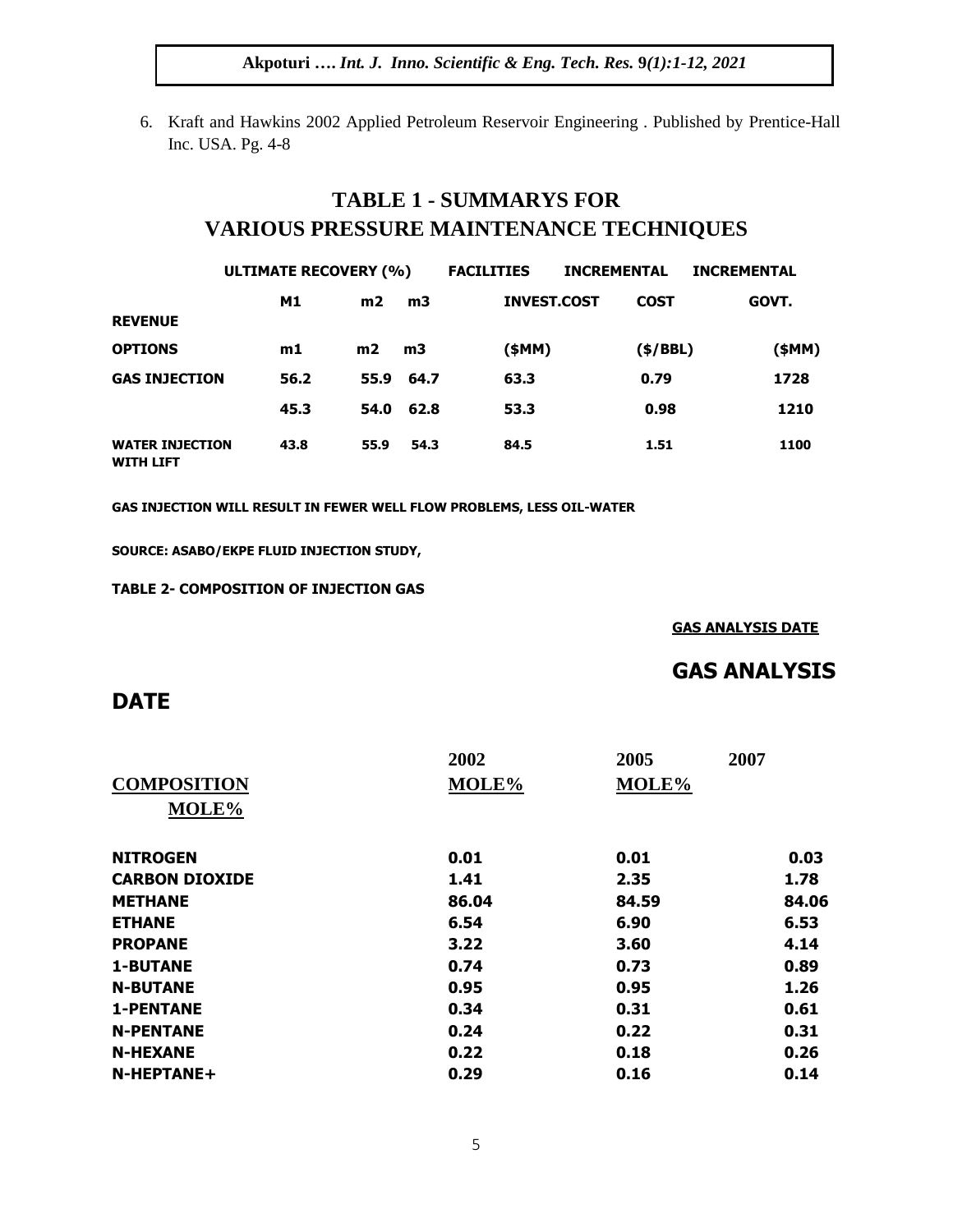| 100.0 |
|-------|
| 20.35 |
| 0.70  |
| 104.0 |
|       |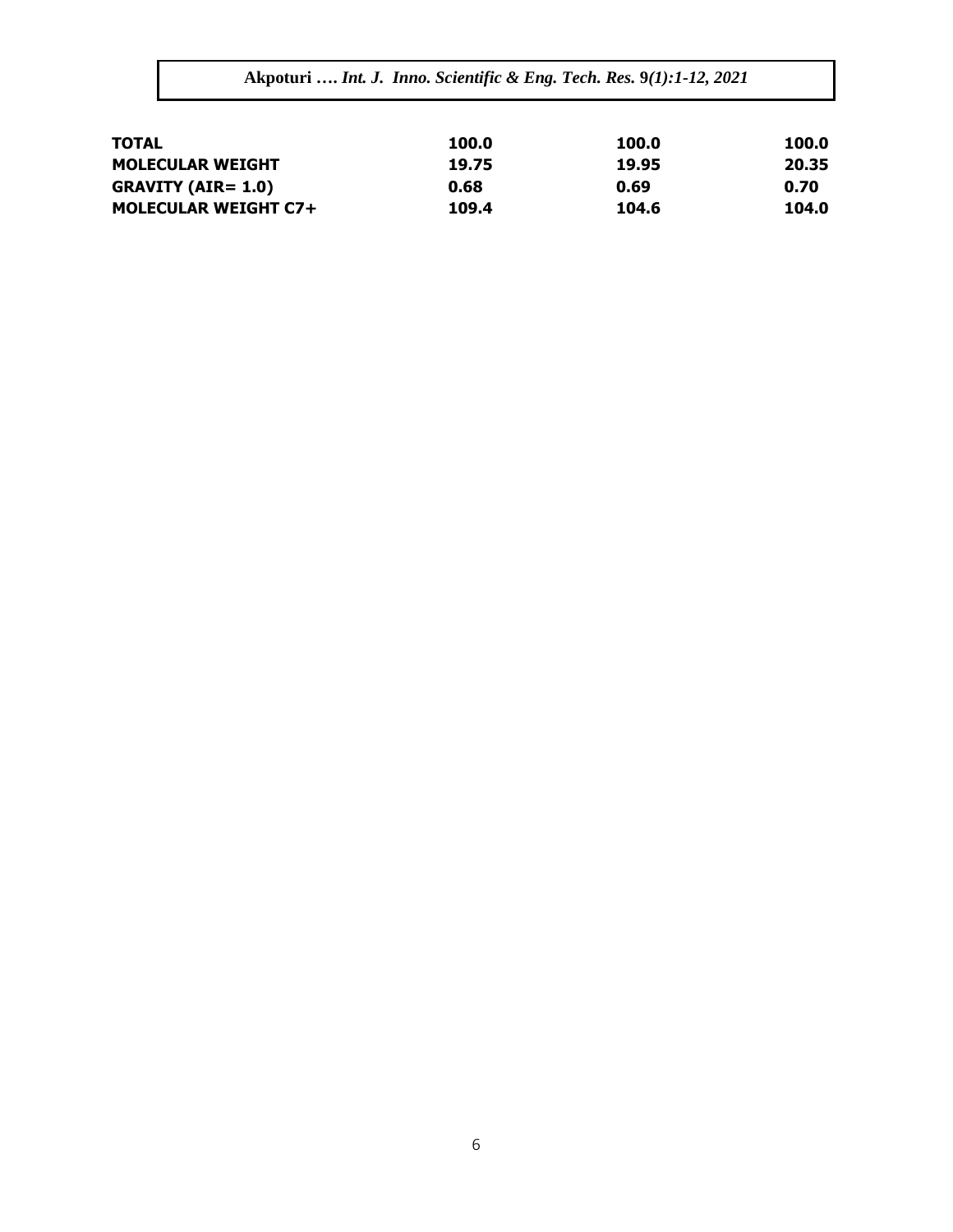

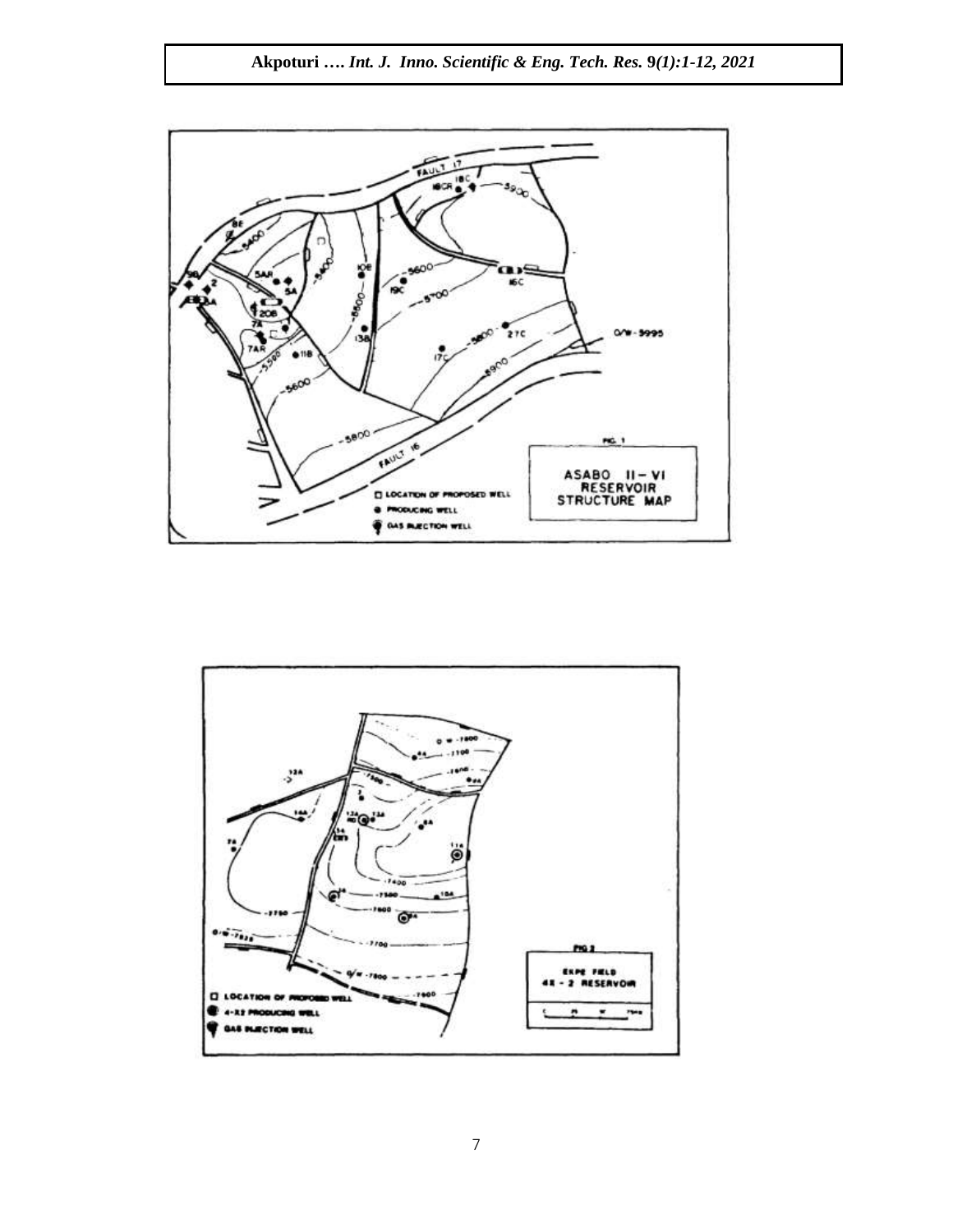



Fig. 4 - Asabo 11-V1 reservoir performance history.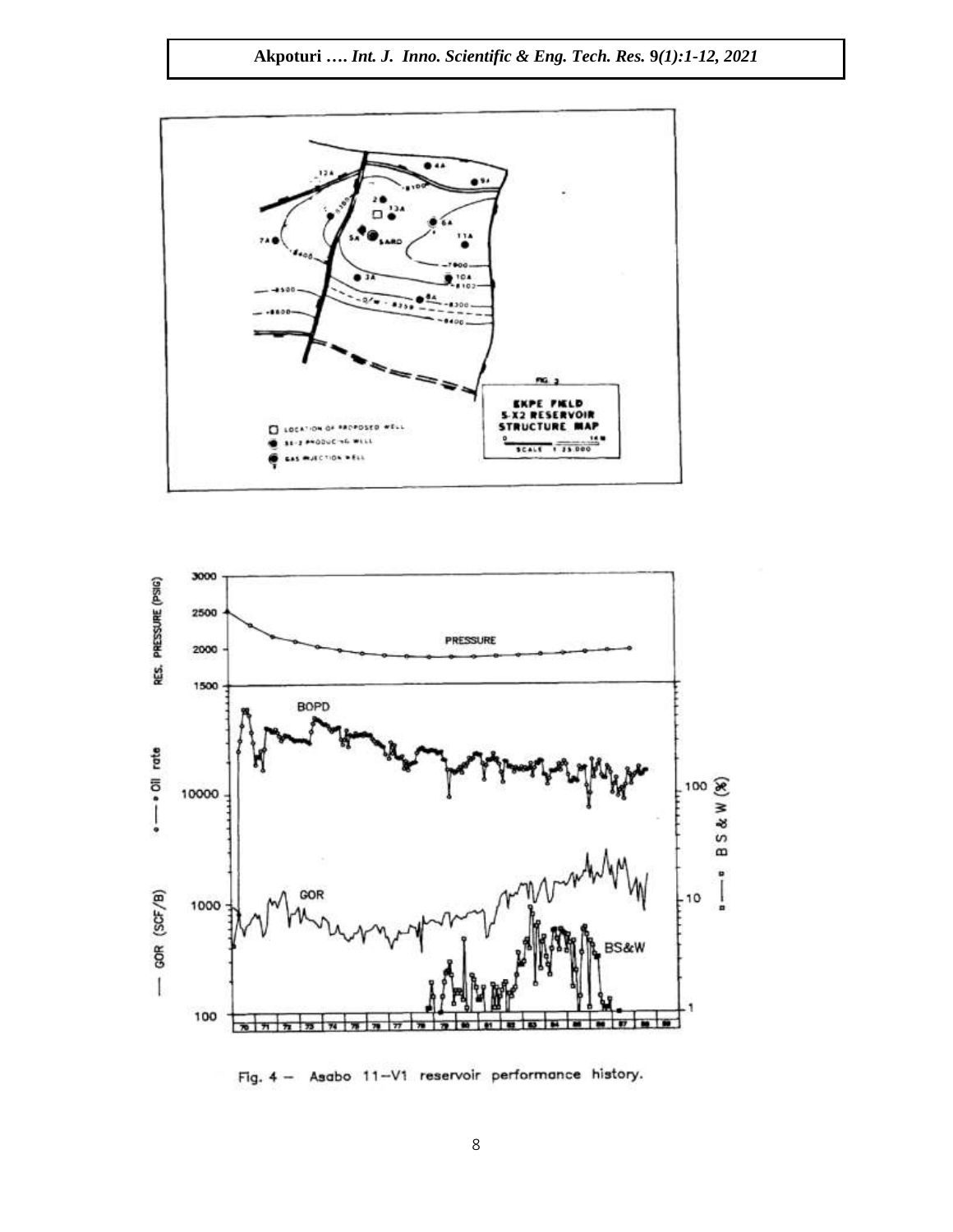

Fig. 6 - Ekpe 5-X2 reservoir performance history.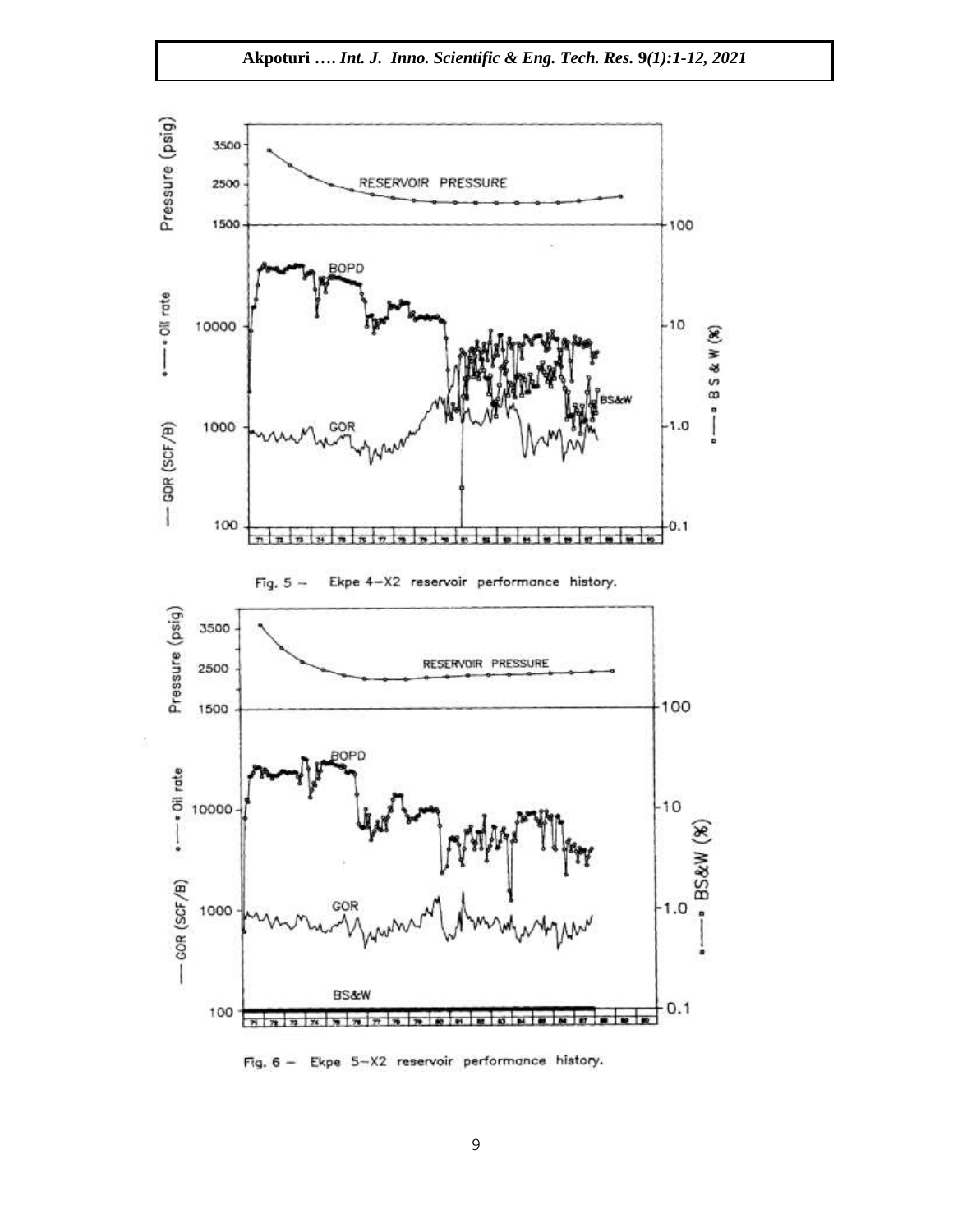

Fig. 7 - Asabo 11-V1 reservoir pressure curve.



Fig. 8 - Ekpe 4-X2 reservoir pressure curve.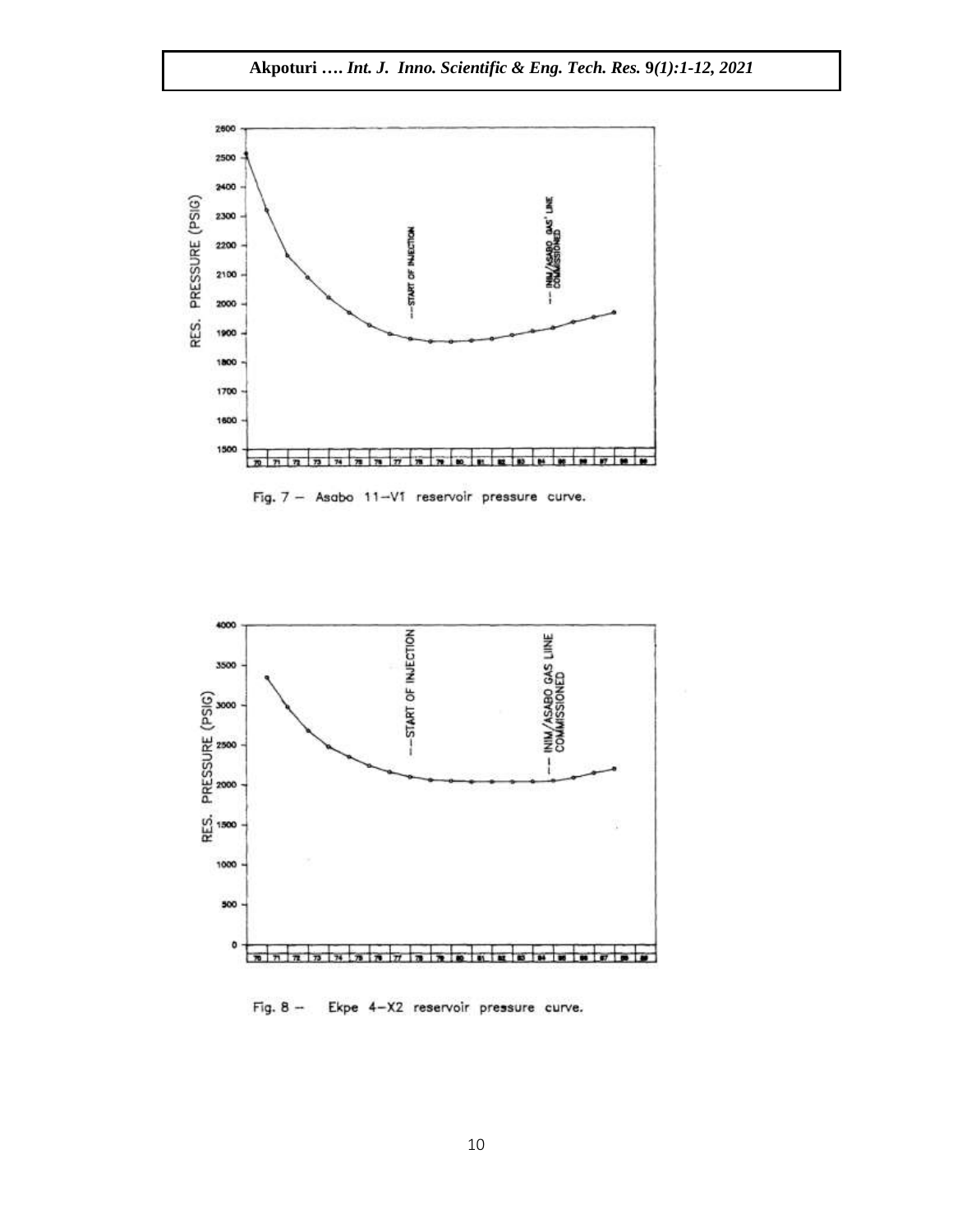Akpoturi .... Int. J. Inno. Scientific & Eng. Tech. Res. 9(1):1-12, 2021